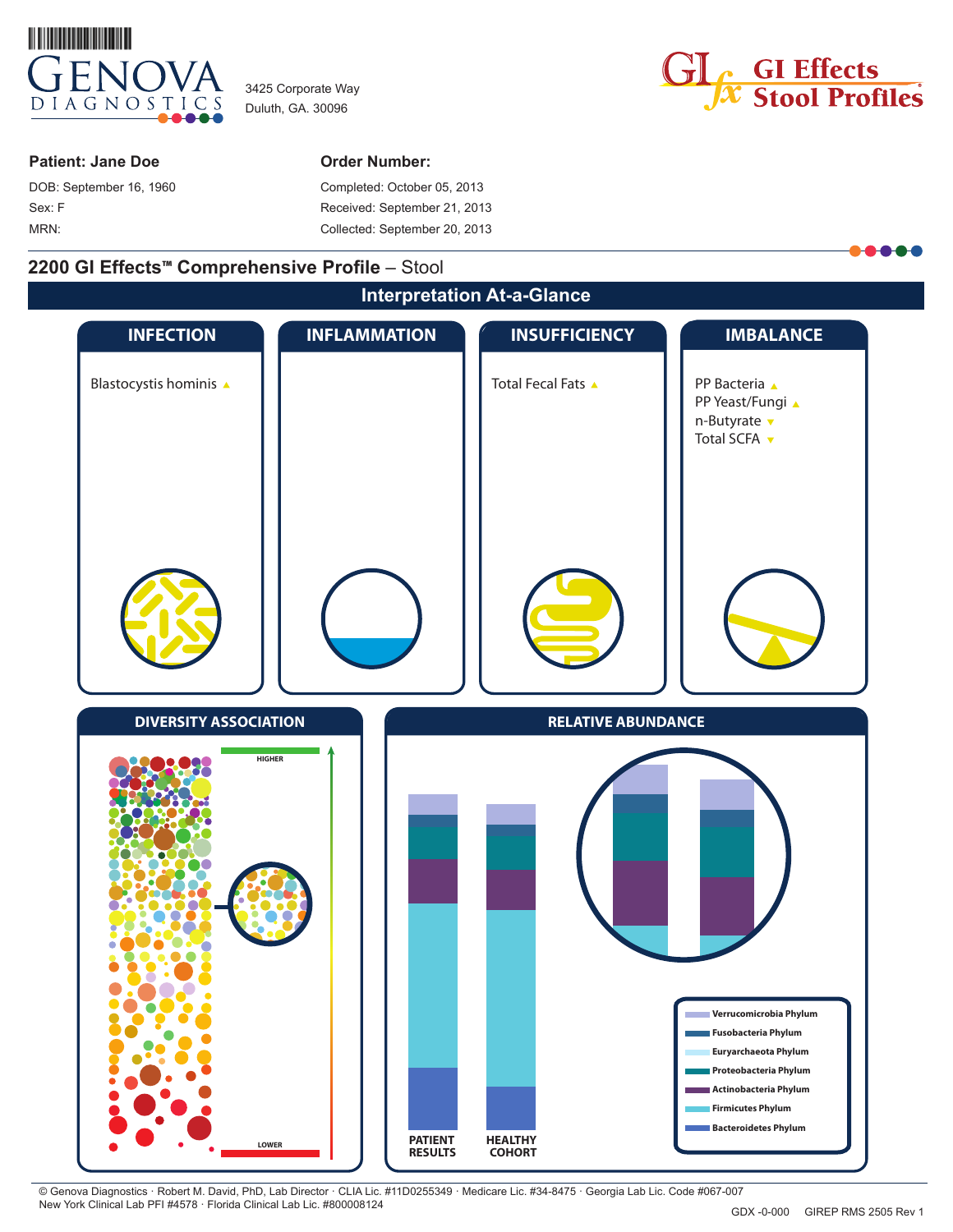| 2200 GI Effects™ Comprehensive Profile – Stool<br><b>QUINTILE DISTRIBUTION</b> |                                    |     |                |     |                |     |                        |
|--------------------------------------------------------------------------------|------------------------------------|-----|----------------|-----|----------------|-----|------------------------|
| Methodology: GC/MS, Automated Chemistry, EIA                                   | <b>Results</b>                     | 1st | 2nd            | 3rd | 4th            | 5th | <b>Reference Range</b> |
|                                                                                | <b>Digestion and Absorption</b>    |     |                |     |                |     |                        |
|                                                                                |                                    |     | 100            | 200 |                |     |                        |
| Pancreatic Elastase 1†◆                                                        | 606                                |     |                |     |                |     | $>200$ mcg/g           |
| Products of Protein Breakdown (Total)<br>(Valerate+Isobutyrate+Isovalerate)    | 2.8                                |     |                |     |                |     | 1.8 - 9.9 micromol/g   |
| Fecal Fat (Total*)                                                             | 32.2                               |     |                |     |                |     | $3.2 - 38.6$ mg/g      |
| Triglycerides                                                                  | 2.0                                |     |                |     |                |     | $0.3 - 2.8$ mg/g       |
| Long Chain Fatty Acids                                                         | 21.7                               |     |                |     |                |     | $1.2 - 29.1$ mg/g      |
| Cholesterol                                                                    | 1.6                                |     |                |     |                |     | $0.4 - 4.8$ mg/g       |
| Phospholipids                                                                  | 6.9                                |     |                |     |                |     | $0.2 - 6.9$ mg/g       |
|                                                                                | <b>Inflammation and Immunology</b> |     |                |     |                |     |                        |
| Calprotectin†+                                                                 | 19.7                               |     | 50             | 120 |                |     | $\leq$ 50 mcg/g        |
|                                                                                |                                    |     | $\overline{2}$ |     | $\overline{7}$ |     |                        |
| Eosinophil Protein X (EPX) <sup>+</sup>                                        | 1.4                                |     |                |     |                |     | $= 7.0$ mcg/g          |
| Fecal sigA                                                                     | 622                                |     |                |     |                |     | <1019 mcg/g            |
|                                                                                | <b>Gastrointestinal Microbiome</b> |     |                |     |                |     |                        |
| <b>Metabolic</b>                                                               |                                    |     |                |     |                |     |                        |
| SCFA (Total*)<br>(Acetate, n-Butyrate, Propionate)                             | 25.6                               |     |                |     |                |     | $>$ = 23.3 micromol/g  |
| n-Butyrate Concentration                                                       | 4.0                                |     |                |     |                |     | $>$ = 3.6 micromol/g   |
| n-Butyrate %                                                                   | 15.4                               |     |                |     |                |     | $11.8 - 33.3 %$        |
| Acetate%                                                                       | 25.6                               |     |                |     |                |     | 48.1 - 69.2 %          |
| Propionate%                                                                    | 16.2                               |     |                |     |                |     | 11.9 - 29.7%           |
| Beta-Glucuronidase                                                             | 1514                               |     |                |     |                |     | 368 - 6266 U/g         |

*\*Total Value equals the sum of all measurable parts.*

†*These results are not represented by quintile values.*

*Tests were developed and their performance characteristics determined by Genova Diagnostics.Unless otherwise noted with ♦, the assays have not been cleared or approved by the U.S. Food and Drug Administration.*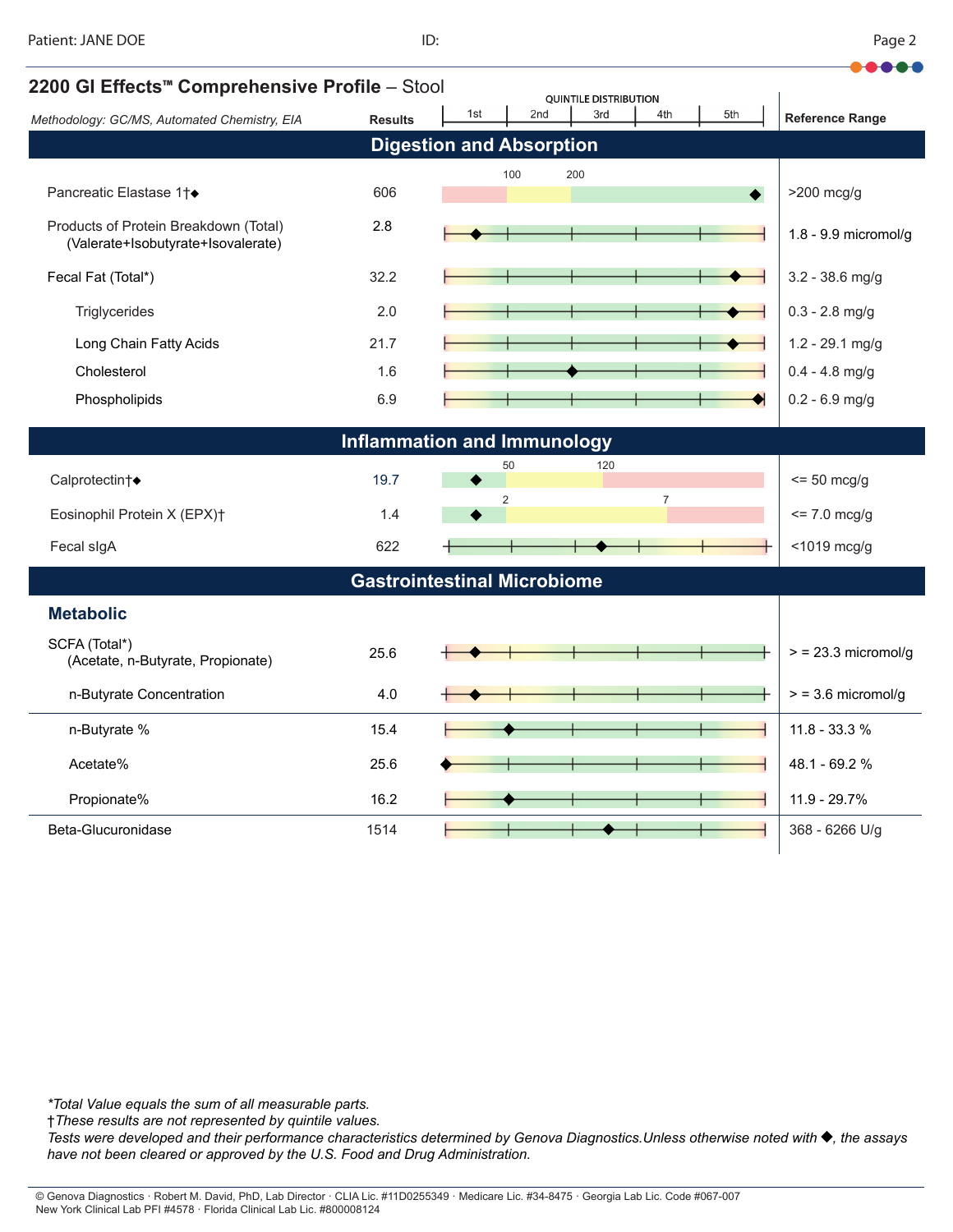*Methodology: DNA by PCR*

**Gastrointestinal Microbiome QUINTILE DISTRIBUTION** 1<sub>st</sub>  $2nd$ 3rd 4th 5th **Reference Range Result Commensal Bacteria (PCR)** CFU/g stool **Bacteroidetes Phylum** *Bacteroides-Prevotella* group 4.3E7 7.3**E6** - 2.3**E9** *Bacteroides vulgatus* 1.2E8 **<**4.6**E9 Barnesiella spp.**  $\left\{\infty\right\}$   $\left\{\infty\right\}$   $\left\{\infty\right\}$   $\left\{\infty\right\}$   $\left\{\infty\right\}$   $\left\{\infty\right\}$   $\left\{\infty\right\}$   $\left\{\infty\right\}$   $\left\{\infty\right\}$   $\left\{\infty\right\}$   $\left\{\infty\right\}$   $\left\{\infty\right\}$   $\left\{\infty\right\}$   $\left\{\infty\right\}$   $\left\{\infty\right\}$   $\left\{\infty\$ *Odoribacter* spp. 5.6E7 <2.0**E8** *Prevotella* spp. 8.6E5 2.4**E5** - 3.0**E7 Firmicutes Phylum** *Anaerotruncus colihominis* 6.4E6 <6.1**E**7 *Butyrivibrio crossotus* **1.5E5 1.5E5 1.5E5 1.5E5 1.5E5 1.5E5 1.5E5 1.5E3 8.6E5** *Clostridium* spp. **2.7E9 12.7E9 1 4 1 1 1 1E8 1 1E8 1 1E8 Coprococcus eutactus** 2.7E7 **2.7E7 2.0E8 Faecalibacterium prausnitzii** 8.2E8 **1.2E5** - 7.1E7 **Lactobacillus spp.** 6.9E8 **1.5E7** - 7.6E9 **Pseudoflavonifractor spp. 2.9E7** 1.2**E5** - 2.1**E8** *Roseburia* spp*.* 2.8E9 1.7**E8** - 4.1**E9 Ruminococcus spp.** 8.9E8 **1.2E8** 1.2**E8** 1.2**E8** 1.2**E8** 1.2**E8** 1.2**E8** *Veillonella* spp. 1.4E6 2.6**E5** - 1.0**E8 Actinobacteria Phylum** *Bifidobacterium* spp. <DL <1.5**E10 Bifidobacterium longum**  $\left|\left| \begin{array}{c} \left| \left| \left| \right| & \left| \right| & \left| \right| & \left| \right| \right| & \left| \left| \right| \right| & \left| \left| \right| \right| & \left| \left| \right| \right| \right| & \left| \left| \left| \right| \right| & \left| \left| \right| \right| & \left| \left| \right| \right| \right| & \left| \left| \left| \right| \right| & \left| \left| \right| \right| & \left| \left| \right| \right| & \left| \left| \right| \right| & \left| \left$ *Collinsella aerofaciens* 1.4E8 1.5**E7** - 3.7**E9 Proteobacteria Phylum** *Desulfovibrio piger* <DL <2.8**E7** *Escherichia coli* 6.0E7 5.5**E4** - 7.9**E8 Oxalobacter formigenes** 3.9E6 **CONS** 3.9E6 **CONS** 2.8E7 **Euryarchaeota Phylum** *Methanobrevibacter smithii*  $\leftarrow$   $\leftarrow$   $\leftarrow$   $\leftarrow$   $\leftarrow$   $\leftarrow$   $\leftarrow$   $\leftarrow$   $\leftarrow$   $\leftarrow$   $\leftarrow$   $\leftarrow$   $\leftarrow$   $\leftarrow$   $\leftarrow$   $\leftarrow$   $\leftarrow$   $\leftarrow$   $\leftarrow$   $\leftarrow$   $\leftarrow$   $\leftarrow$   $\leftarrow$   $\leftarrow$   $\leftarrow$   $\leftarrow$   $\leftarrow$   $\leftarrow$   $\leftarrow$   $\leftarrow$   $\leftarrow$   $\leftarrow$ **Fusobacteria Phylum** *Fusobacterium* spp*.* 1.9E4 <4.8**E5 Verrucomicrobia Phylum Akkermansia muciniphila** 1.8E7 − <del>1.8E7 + 1.8E7 + 1.8E7 + 1.8E7 + 1.8E7 + 1.8E7 + 1.7E6</del>  **Firmicutes/Bateriodetes Ratio** *Firmicutes/Bacteroidetes* (F/B Ratio) 53 <del>| | | | | | | | |</del> | 21 - 620

The gray-shaded portion of a quintile reporting bar represents the proportion of the reference population with results below detection limit.

Commensal results and reference range values are displayed in a computer version of scientific notation, where the capital letter "E" indicates the exponent value (e.g., 7.3E6 equates to 7.3 x 10<sup>6</sup> or 7,300,000).

The Firmicutes/Bacteroidetes ratio (F/B Ratio) is estimated by utilizing the lowest and highest values of the reference range for individual organisms when patient results are reported as <DL or >UL.

© Genova Diagnostics · Robert M. David, PhD, Lab Director · CLIA Lic. #11D0255349 · Medicare Lic. #34-8475 · Georgia Lab Lic. Code #067-007 New York Clinical Lab PFI #4578 · Florida Clinical Lab Lic. #800008124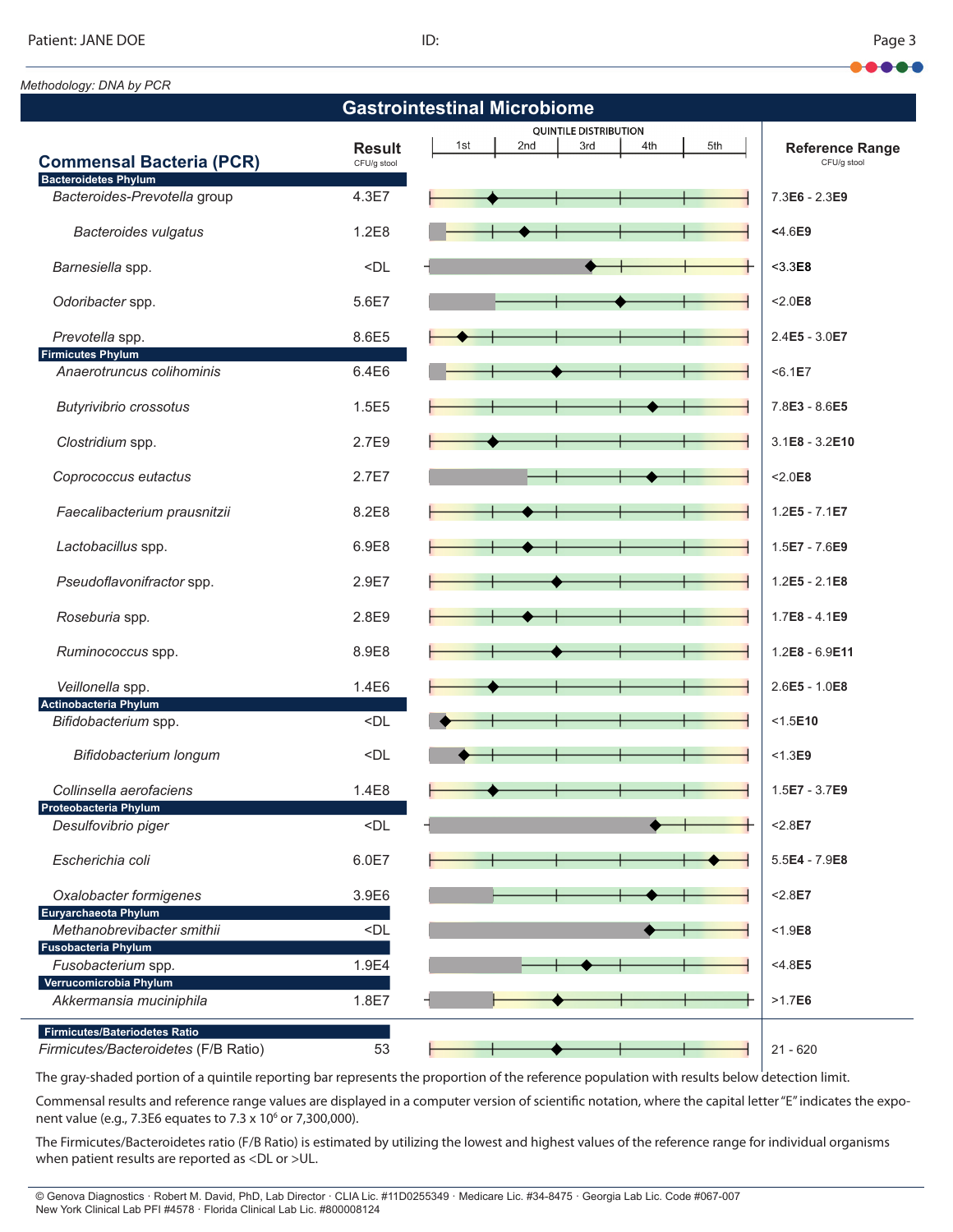*Methodology: culture/MALDI-TOF MS, Automated and Manual Biochemical Methods, Vitek 2® System Microbial identification and Antibiotic susceptibility*

**Gastrointestinal Microbiome**

|                                | uusti viittustiitai mitel viivilitu |      |      |      |      |
|--------------------------------|-------------------------------------|------|------|------|------|
| <b>Bacteriology (Culture)</b>  |                                     | $+1$ | $+2$ | $+3$ | $+4$ |
| Lactobacillus spp.             | $+4$<br>NP                          |      |      |      |      |
| Escherichia coli               | NG                                  |      |      |      |      |
| Bifidobacterium spp.           | $+4$<br>NP                          |      |      |      |      |
|                                |                                     |      |      |      |      |
| <b>Additional Bacteria</b>     |                                     |      |      |      |      |
| Alphahaemolytic streptococcus  | $+3$<br>NP                          |      |      |      |      |
| gamma haemolytic Streptococcus | $+3$<br>NP                          |      |      |      |      |
| Citrobacter freundii           | $+4$<br>PP                          |      |      |      |      |
| Streptococcus agalactiae gp B  | $+2$<br>NP                          |      |      |      |      |
|                                |                                     |      |      |      |      |
| <b>Mycology (Culture)</b>      |                                     |      |      |      |      |
| Candida albicans/dubliniensis  | $+2$<br>PP                          |      |      |      |      |
| Yeast, not Candida albicans    | NP<br>$+1$                          |      |      |      |      |

Human microflora is influenced by environmental factors and the competitive ecosystem of the organisms in the GI tract. Pathogenic significance should be based upon clinical symptoms.

| <b>Microbiology Legend</b> |                  |                              |          |  |
|----------------------------|------------------|------------------------------|----------|--|
| <b>NG</b>                  | <b>NP</b>        | РP                           | P        |  |
|                            |                  |                              |          |  |
| <b>No Growth</b>           | Non-<br>Pathogen | <b>Potential</b><br>Pathogen | Pathogen |  |

#### **Additional bacteria**

**Non-pathogen**: Organisms that fall under this category are those that constitute normal, commensal flora, or have not been recognized as etiological agents of disease.

**Potential Pathogen**: Organisms that fall under this category are considered potential or opportunistic pathogens when present in heavy growth.

**Pathogen**: The organisms that fall under this category are well-recognized pathogens in clinical literature that have a clearly recognized mechanism of pathogenicity and are considered significant regardless of the quantity that appears in culture.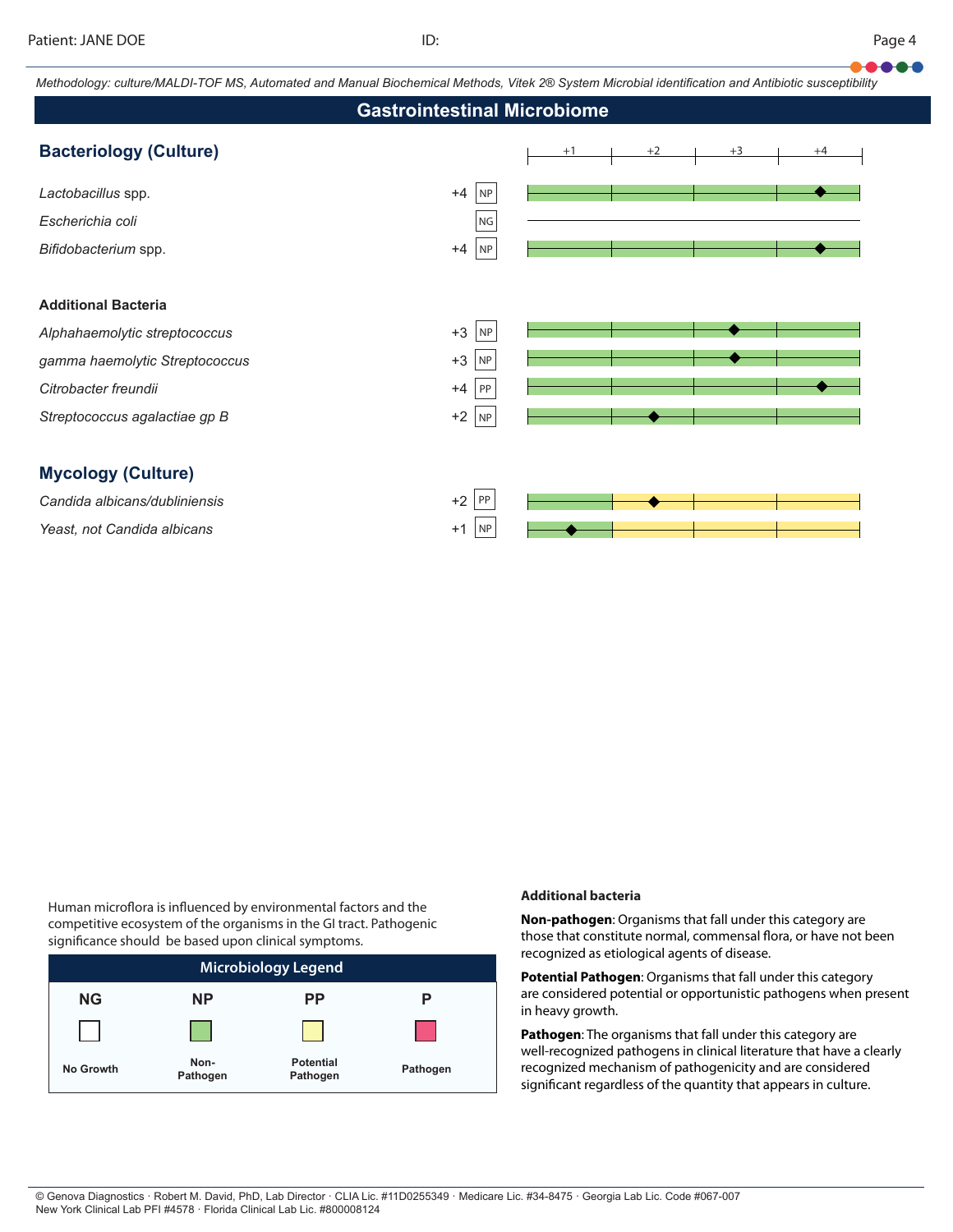# ..... *Methodology: Direct Microscopic Examination, EIA* **Parasitology Microscopic Exam Results: Parasitology** Parasite Recovery: Literature suggests that >90% Blastocystis hominis: Many of enteric parasitic infections may be detected in a sample from a single stool collection. Increased sensitivity results from the collection of additional specimens on separate days. **Lab Comments** SENSI'S: All yeast, add'l bacteria **Parasitology EIA Tests: In Range Out of Range** *Cryptosporidium* Giardia lamblia<br/> **Giardia lamblia Entamoeba histolytica** and a new metal entries a negative Negative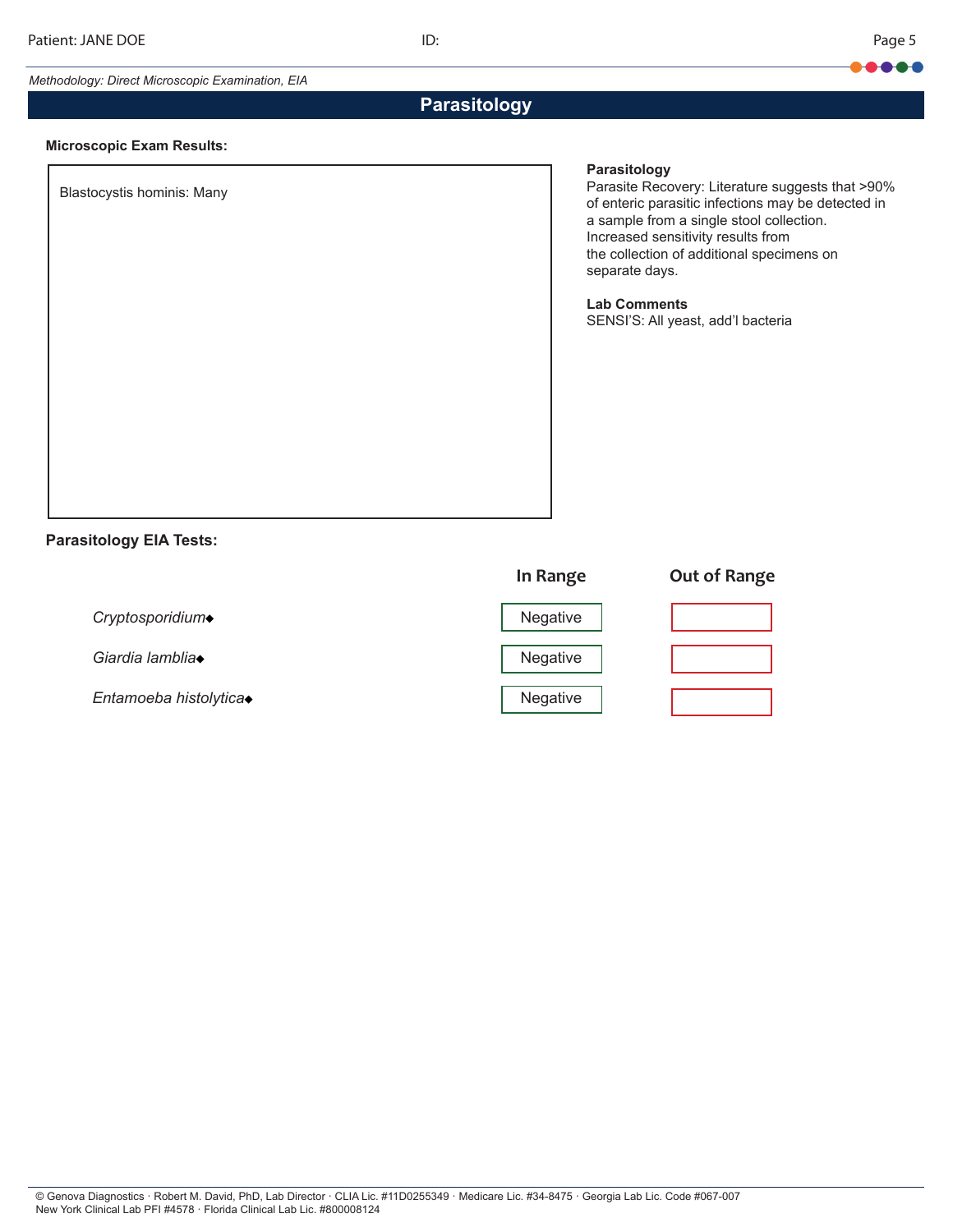*Methodology: Vitek 2® System Microbial Antibiotic susceptibility, Manual Minimum Inhibition Concentration* 

## **Bacteria Sensitivity**

| <b>Prescriptive Agents</b> |   |   |
|----------------------------|---|---|
| Citrobacter freundii       | S | R |
| Ampicillin                 |   | R |
| Amox./Clavulanic Acid      |   | R |
| Cephalothin                |   | R |
| Ciprofloxacin              | S |   |
| Tetracycline               | S |   |
| Trimethoprim/Sulfa         | S |   |
| <b>Natural Agents</b>      |   |   |

| Citrobacter freundii | <b>LOW INHIBITION</b> | <b>HIGH INHIBITION</b> |
|----------------------|-----------------------|------------------------|
| <b>Berberine</b>     |                       |                        |
| Oregano              |                       |                        |
| <b>Plant tannins</b> |                       |                        |
| Uva Ursi             |                       |                        |

#### **Prescriptive Agents:**

Microbial testing has been performed in vitro to determine antibiotic sensitivity and resistance at standard dosages. Prudent use of antimicrobials requires knowledge of appropriate blood or tissue levels of those agents. Antibiotics that appear in the "S" (susceptible) column are more effective at inhibiting the growth of this organism. Antibiotics that appear in the "I" (intermediate) column are partially effective at inhibiting the growth of this organism. Antibiotics that appear in the "R" (resistant) column allow continued growth of the organism in vitro and are usually less effective clinically. Inappropriate use of antibacterials often results in the emergence of resistance.

#### **Natural Agents:**

In this assay, "inhibition" is defined as the reduction level on organism growth as a direct result of inhibition by a natural substance. The level of inhibition is an indicator of how effective the natural substance was at limiting the growth of an organism in an in vitro environment. High Inhibition indicates a greater ability by the natural substance to limit growth, while Low Inhibition a lesser ability to limit growth. In accordance with laboratory guidelines for reporting sensitivities, results for Nystatin are now being reported with natural antifungals in this category.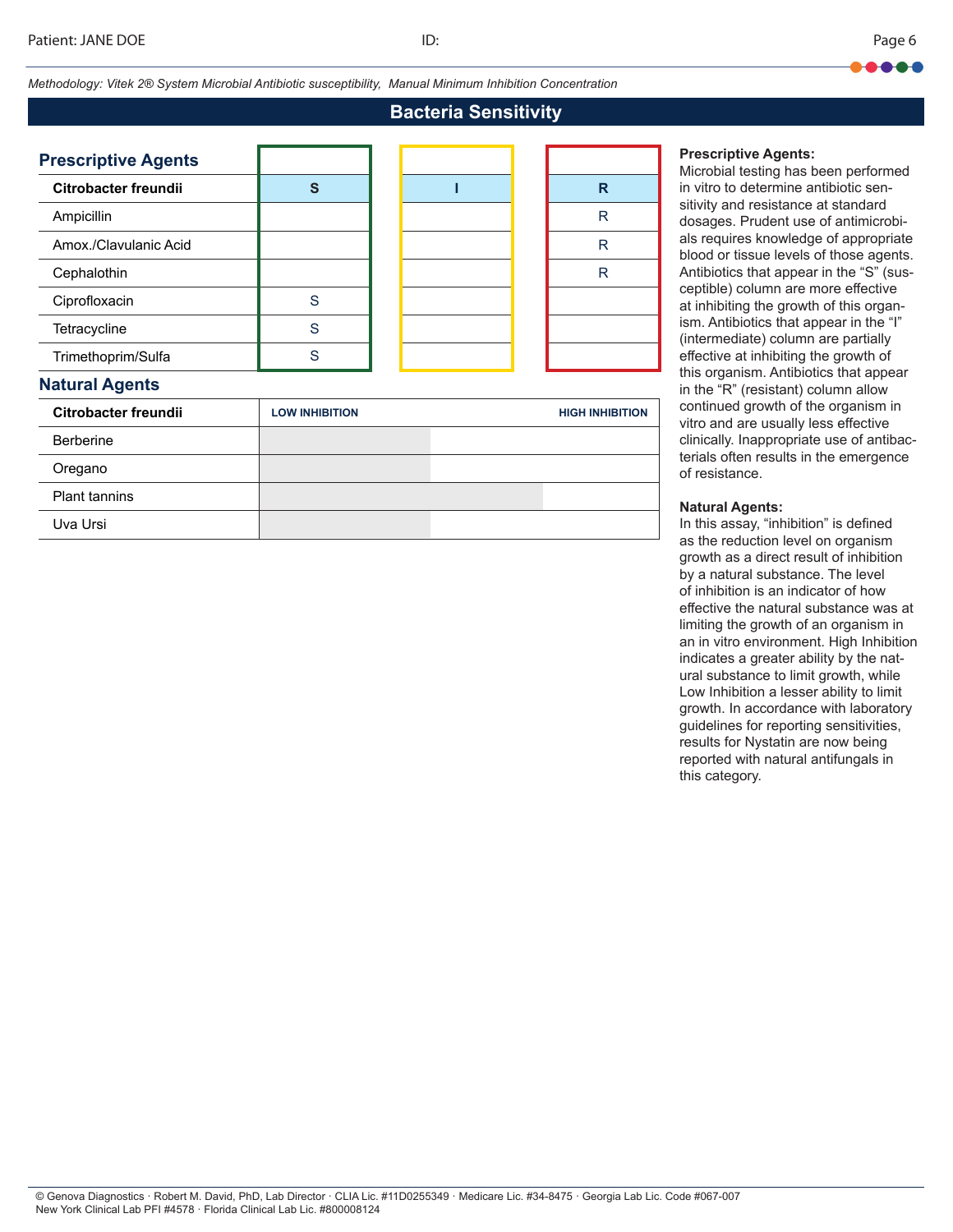*Methodology: Vitek 2® System Microbial Antibiotic susceptibility, Manual Minimum Inhibition Concentration* 

# **Mycology Sensitivity**

| <b>Azole Antifungals</b>                                             |         |         |  |
|----------------------------------------------------------------------|---------|---------|--|
| Candida albicans/dubliniensis                                        |         |         |  |
| Fluconazole                                                          | $=0.25$ |         |  |
| Caspofungin                                                          |         | $=0.25$ |  |
| Voriconazole                                                         | $=0.25$ |         |  |
| $\mathbf{A}$ , and a set of $\mathbf{A}$ , and a set of $\mathbf{A}$ |         |         |  |

# **Prescriptive Agents:**  Microbial testing has been performed

in vitro to determine antibiotic sensitivity and resistance at standard dosages. Prudent use of antimicrobials requires knowledge of appropriate blood or tissue levels of those agents. Antibiotics that appear in the "S" (susceptible) column are more effective at inhibiting the growth of this organism. Antibiotics that appear in the "I" (intermediate) column are partially effective at inhibiting the growth of this organism. Antibiotics that appear in the "R" (resistant) column allow continued growth of the organism in vitro and are usually less effective clinically. Inappropriate use of antibacterials often results in the emergence of resistance.

#### **Natural Agents:**

In this assay, "inhibition" is defined as the reduction level on organism growth as a direct result of inhibition by a natural substance. The level of inhibition is an indicator of how effective the natural substance was at limiting the growth of an organism in an in vitro environment. High Inhibition indicates a greater ability by the natural substance to limit growth, while Low Inhibition a lesser ability to limit growth. In accordance with laboratory guidelines for reporting sensitivities, results for Nystatin are now being reported with natural antifungals in this category.

#### **Non-absorbed Antifungals**

| Candida albicans/dubliniensis | <b>LOW INHIBITION</b> | <b>HIGH INHIBITION</b> |
|-------------------------------|-----------------------|------------------------|
| Nystatin                      |                       |                        |

#### **Natural Agents**

| Candida albicans/dubliniensis | <b>LOW INHIBITION</b> | <b>HIGH INHIBITION</b> |
|-------------------------------|-----------------------|------------------------|
| Berberine                     |                       |                        |
| Caprylic Acid                 |                       |                        |
| Garlic                        |                       |                        |
| Undecylenic Acid              |                       |                        |
| <b>Plant tannins</b>          |                       |                        |
| Uva Ursi                      |                       |                        |